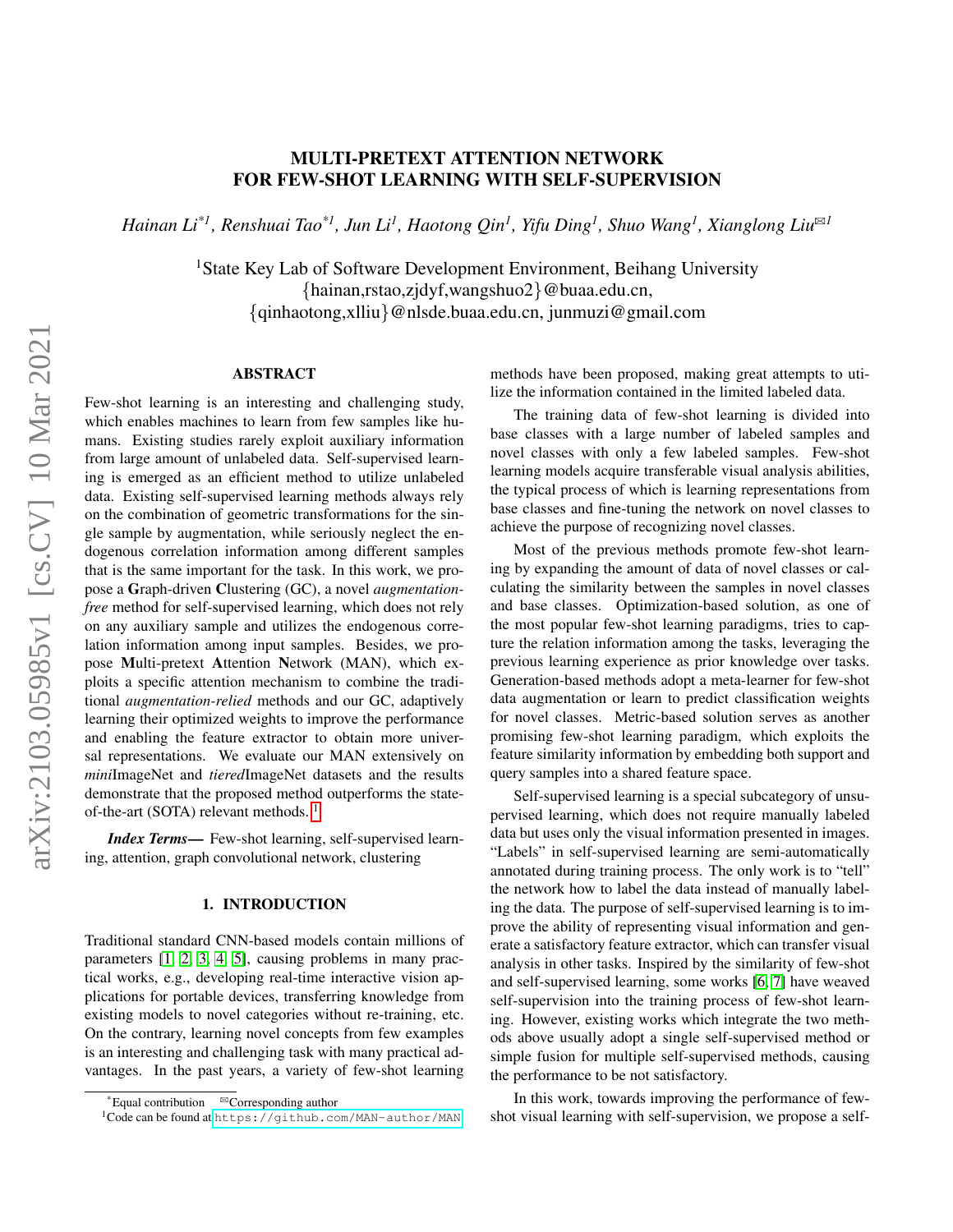supervised attention network named Multi-pretext Attention Network (MAN), combining two types of self-supervised methods (augmentation-relied and augmentation-free) to extract the complementary information that usually neglected by one single style of self-supervised method. MAN generates an attention map to adaptively adjust the proper weights for each self-supervised method by endowing larger weights for ones influencing the classification objective heavily. In addition, we propose the Graph-driven Clustering method as a new clustering method for self-supervised learning by exploiting the graph convolutional network and three fully connected network layers to dynamically tune the distances between two samples. The parameters of this new clustering method are learnable, which addresses the problem of lacking back-propagation in traditional clustering methods like K-means [\[8\]](#page-5-7).

The main contributions of this work are as follows:

- We weave self-supervision into the training process of few-shot learning by proposing a selfsupervised attention network named Multi-pretext Attention Network (MAN), combining augmentationrelied and augmentation-free self-supervised methods and adaptively learning the proper weights for each one by endowing larger weights for ones influencing the classification objective heavily.
- We propose a new clustering self-supervised method named Graph-driven Clustering (GC) in MAN by exploiting the graph convolutional network, which does not rely on auxiliary samples and utilizes the endogenous correlation information among input samples.
- We conduct extensive experiments on *mini*ImageNet and *tiered*ImageNet datasets and the results demonstrate that our method can significantly outperform a variety of the SOTA few-shot learning methods.

## 2. RELATED WORK

Few-shot Learning. Recently, many few-shot learning methods have been proposed. We categorize few-shot learning methods roughly into two aspects: metric learning and parameter optimization. Based on metric learning, Prototypical Networks [\[9\]](#page-5-8) uses the average value of all samples in embedding space as the prototypical representation for each class. The classification of novel classes is regarded as the nearest neighbor problem in embedding space. Parameter optimization methods optimize the gradient descent algorithm so that the model can quickly adapt to novel classes using only a few samples. Model-Agnostic Meta-Learning (MAML) [\[10\]](#page-5-9) is a classic method, however, it provides the same initialization for all tasks. To solve this problem, [\[11\]](#page-5-10) learns good initialization parameters for different tasks. To improve the refining

process in MAML, regularization is used in [\[12\]](#page-5-11) to make the gradient descent direction more accurate.

Self-supervised learning. Self-supervised learning uses the information of the data itself to form pseudo labels when training. And it can be roughly divided into two branches: methods based on pretext tasks and methods based on contrastive methods. Pretext task is used to explore the information about the data itself. In [\[13\]](#page-5-12), images is rotated to 0°, 90°, 180°, 270°, and the rotation angles are predicted in pretraining process. [\[14,](#page-5-13) [15\]](#page-5-14) predict relative position and arrangement of patches respectively. By constructing positive samples and negative samples, self-supervised learning based on contrastive methods considers that the distance from samples to positive samples is less than the distance to negative samples. [\[16\]](#page-5-15) extracts deep representational information by maximizing mutual information. To reduce calculation, [\[17\]](#page-5-16) proposes the concept of memory bank. MoCo [\[18\]](#page-5-17) solves the problem of dictionary size and consistency of memory bank.

## 3. METHODS

Common accepted practice for data augmentation is to perform a combination of geometric transformations for each single sample, which can be regarded as a kind of data augmentation and we define this type of self-supervised methods as *augmentation-relied methods*. Our study shows that the endogenous correlation information among samples is also important to improve the model accuracy, while it is ignored by existing augmentation-relied methods. In this work, we propose a Graph-driven Clustering method as the *augmentationfree methods*, which does not generate any auxiliary samples and uses the original information of the input samples. The proposed method is able to be combined with various augmentation-relied methods (Rotation [\[13\]](#page-5-12), Patches Location [\[14\]](#page-5-13), Jigsaw puzzle [\[15\]](#page-5-14)). In this section, we first introduce the preliminary of few-shot setting, and then give details to the framework and each part of our MAN.

#### 3.1. Preliminary

The training data for few-shot learning is divided into two parts: base classes and novel classes. Let  $D<sub>b</sub>$  donates the training set of base classes, which contains  $N_b$  different image classes  $(\mathcal{C}_1,\mathcal{C}_2,\cdots,\mathcal{C}_{N_b})$  and each class of  $D_b$  has a large amount of labeled images. Also,  $D_n$  donates the training set of  $N_n$  classes (selected from novel classes) and each class of  $D_n$  has K labeled samples ( $K = 1$  or 5 in benchmarks). This setting is also called  $N_n$ -way K-shot classification. Note that the base classes and the novel classes are disjoint.

## 3.2. Framework

The framework of MAN is illustrated in Fig. [1.](#page-2-0) In the first stage of few-shot learning, we combine supervised classifica-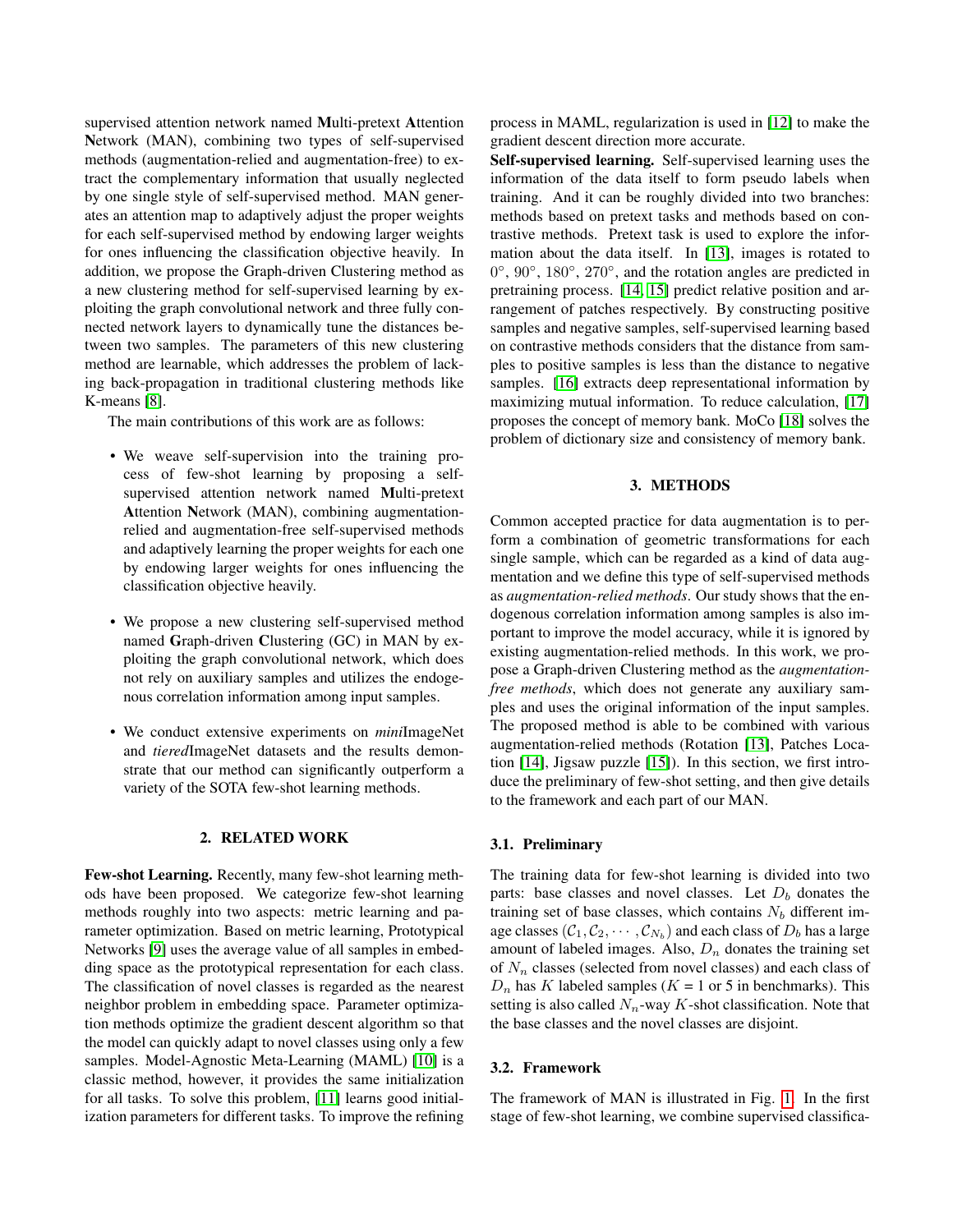

<span id="page-2-0"></span>Fig. 1. The framework for the first stage. We train the feature extractor to use few-shot learning and self-supervised learning at the same time, which is implemented using a wide residual network. In the bottom path, there is a supervised classification learning. In the top path, unlabeled images are converted through two types of self-supervised methods and pseudo-labels are obtained respectively. Then, the multi-pretext attention mechanism adaptively learns the weights of the classifiers for different self-supervised methods.

tion learning (the bottom path in Fig. [1\)](#page-2-0) and two types of selfsupervised auxiliary methods (the top path in Fig. [1\)](#page-2-0) to train the feature extractor. First, we input the labeled data and the unlabeled data into the Wide Residual Networks (WRN) [\[19\]](#page-5-18) by two paths with weight sharing. Second, we preprocess the features of unlabeled images with augmentation-free method (our Graph-driven Clustering) and augmentation-relied selfsupervised methods (Rotation [\[13\]](#page-5-12), Patches Location [\[14\]](#page-5-13), Jigsaw puzzle [\[15\]](#page-5-14)). After extracting features by the network, the labels of the path below are used to train the classifier. And the pseudo labels of the path above are used to train the self-supervised classifiers. Here, suppose  $L_{base}$  is the loss function of conventional few-shot learning method with labeled data. and  $L_{s1}, L_{s2}, L_{s3}, L_{GC}$  donate the loss functions of the three self-supervised methods mentioned above and our graph-driven self-supervised clustering method, respectively. The total loss of the whole network  $L_{total}$  can be calculated by the following equation:

$$
L_{total} = \sum_{i \sim \mathcal{I}} \lambda_i L_i \tag{1}
$$

where  $\mathcal{I} = \{base, s1, s2, s3, GC\}$  and  $\lambda$  is the corresponding weight of each loss, meaning different contributions of methods to the final performance. The proper values of all weights to make the whole network achieve the best performance will be adaptively learned by the multi-pretext attention mechanism that we introduce details in Section 3.3.

In the second stage, first, we freeze the trained parameters of feature extractor in order to keep the visual representation ability learned in the first stage. Second, we remove auxiliary models of self-supervised learning in the top path in Fig. [1](#page-2-0) but remain the few-shot learning classifiers in the bottom path. Finally, we train the few-shot learning classifiers with samples of novel classes in  $D_n$ .

#### 3.3. Multi-pretext Attention Mechanism

For the parameters  $\lambda_{base}, \lambda_{s1}, \lambda_{s2}, \lambda_{s3}, \lambda_{GC}$ , we simply set  $\lambda_{base}$  = 1.0 because it is from traditional few-shot learning models. On the contrary,  $\lambda_{s1}, \lambda_{s2}, \lambda_{s3}, \lambda_{GC}$  are learnable scalars. These parameters mean that the four selfsupervised methods contribute differently to the performance of the network. Combining multiple self-supervised methods with manually setting their weights may not achieve satisfactory performance. Besides, directly learning the weights through the deep network will cause the problem of vanishing gradient. Therefore, based on the above considerations, we propose an attention mechanism to automatically learn the weights of each self-supervised model and constrain these scalars through a sigmoid function. Further, we add 1 to each scalar outputted of the sigmoid function to keep the weights  $1 < \lambda_{s1}, \lambda_{s2}, \lambda_{s3}, \lambda_{GC} < 2$  to address the problem that constraining the weight to be between 0 and 1 causes the performance to decrease. Raising the range of weight effectively reduces the loss of self-supervision, which achieves a higher accuracy. Mathematically, the multi-pretext attention mechanism can be formulated as follows:

$$
\mathbf{S}_{\lambda} = \sigma(\mathbf{L}) = \frac{1}{1 + e^{-\mathbf{L}}} \tag{2}
$$

$$
L_{self} = \mathbf{L} \times (\mathbf{S}_{\lambda} + \mathbf{I})
$$
 (3)

where L is the loss matrix consisting of four losses generated by our Graph-driven Clustering and three other traditional self-supervised models.  $S_{\lambda}$  refers to the attention map generated by our mechanism and I refers to the identity matrix.  $L_{self}$  is the final loss of the self-supervised methods after refined we expected.

# 3.4. Graph-driven Clustering

Now we formally introduce our Graph-driven Clustering algorithm. We construct an undirected graph  $G = (V, E)$ ,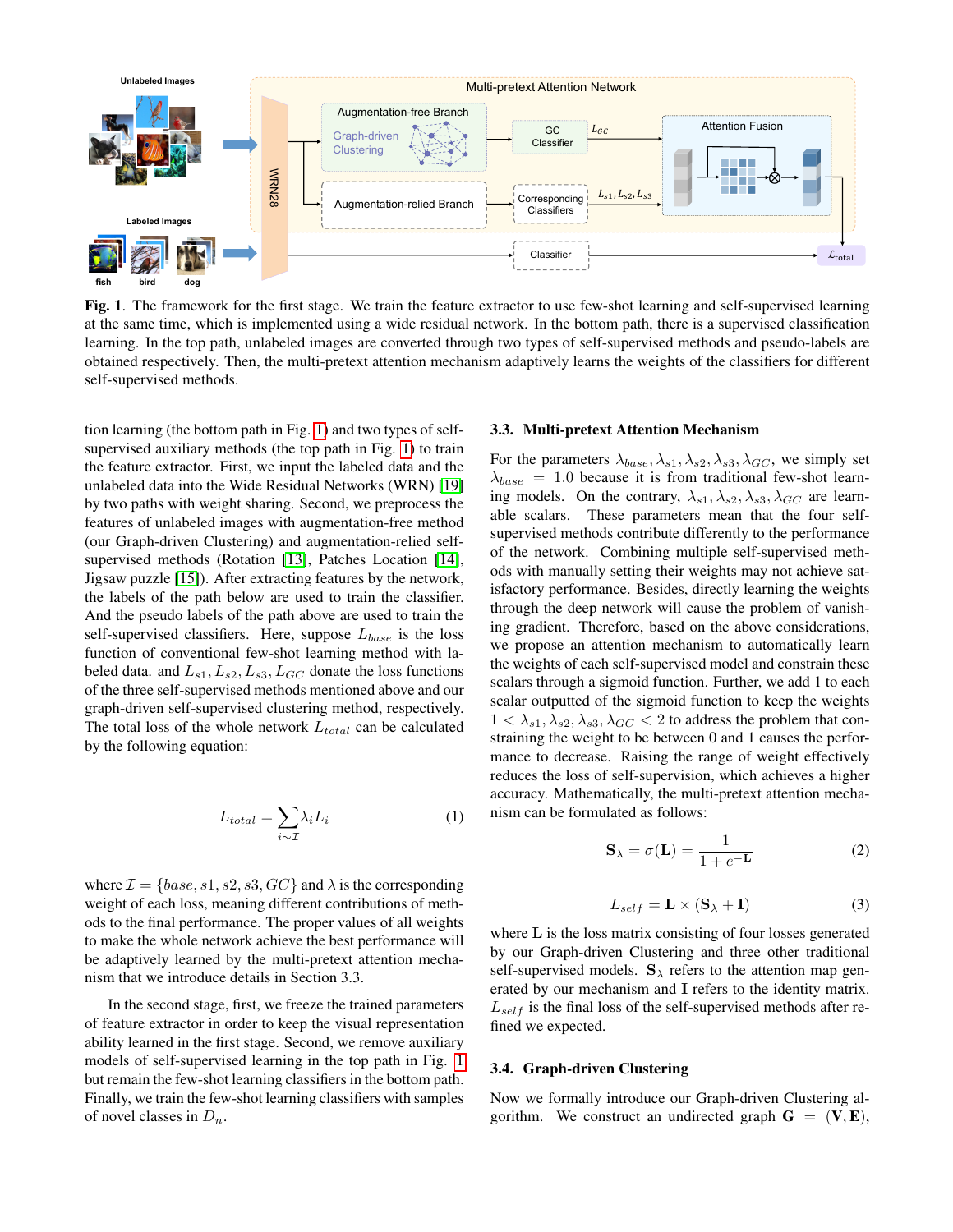

<span id="page-3-0"></span>Fig. 2. Comparison of GC self-supervision and K-means clustering self-supervision

where  $\mathbf{V} = \{V_1, \dots, V_{N_v}\}\$  and  $\mathbf{E} = \{\mathcal{E}_1, \dots, \mathcal{E}_{N_e}\}\$ .  $N_v$ refers to the number of nodes in the graph and  $N_e$  refers to the number of edges, where  $N_e = \frac{N_v(N_v-1)}{2}$  because every two nodes have an edge connection in this graph. Note that each node represents a training sample and the value of edge between the two nodes refers to the similarity of them. We initialize the adjacency matrix  $A$  by calculating the cosine similarity of each two samples as follows:

$$
\mathbf{A}_{ij} = \mathbf{A}_{ji} = \cos(\mathcal{V}_i, \mathcal{V}_j)
$$
(4)

where  $A_{ij}$  refers to the value of the edge between  $V_i$  and  $V_j$ .

Motivated by [\[8\]](#page-5-7), we cluster unlabeled samples and use the result as a pseudo-label for each sample. Different from this mechanism, we exploit the graph neural network with gradient back-propagation instead of traditional clustering method like K-means without gradient back-propagation (the comparison is illustrated in Figure [2\)](#page-3-0). Specifically, the feature extractor of our Graph-driven Clustering shares weights with the one in backbone network, generating feature maps of training samples. The input feature matrix,  $\mathbf{X} \in \mathbb{R}^{N_v \times F \times 1 \times 1}$ where  $F$  is the number of features per node, contains features of all training samples. Then we use a convolutional neural network to perform nonlinear transformations on features to improve the expression ability of the model. Finally, three fully connected layers represented as  $\tau^3(\cdot)$  are applied to classify the unlabeled data.

$$
\mathbf{Y}_{lab} = \tau^3 (\mathbf{AXW} + \mathbf{b}) \tag{5}
$$

where  $W$  is the weight matrix and  $b$  is a bias matrix. Besides,  $Y_{lab}$  refers to the pseudo-labels generated.

Now, we input each sample x and its pseudo-label  $\overline{y}$  generated by our Graph-driven Clustering method to train a new classifier  $C_g$ . The loss of Graph-driven Clustering is formulated as follow:

$$
L_{GC}(\theta; D_u) = \mathop{\mathbb{E}}_{(x,\overline{y}) \sim D_u} \left[ -\log C_g^{\overline{y}}(x) \right] \tag{6}
$$

where  $D<sub>u</sub>$  consists of the unlabeled samples from training set  $D_b$ .

#### 4. EXPERIMENTS

In this section, we conduct comprehensive experiments on *mini*ImageNet and *tiered*ImageNet datasets to evaluate the effectiveness of our MAN.

#### 4.1. Datasets

MiniImageNet consists of 100 classes (64 for training, 16 for validation, and 20 for testing), randomly selected from ImageNet dataset [\[20\]](#page-5-19). And each class contains 600 images with size of 84×84 pixels. *Tiered*ImageNet consists of 608 classes (351 for training, 97 for validation, and 160 for testing), also randomly selected from ImageNet dataset. And there are 779165 images with size of 84×84 pixels in *tiered*ImageNet.

## 4.2. Implementation details

Training in the First Stage. In all experiments following, we apply the same data preprocessing on *mini*ImageNet and *tiered*ImageNet, which resizes the images to  $80 \times 80$  pixels. In order to get appropriate patches after cropping, we resize the images to  $96 \times 96$  pixels and then use a  $3 \times 3$  grid to divide the image into 9 patches with size of  $32 \times 32$ . A harder selfsupervised pretext task can help the feature extractor learn universal features, which makes the classifier more stronger and performs better in downstream tasks. Inspired by this, we apply a border jitter with patches and the patch size is set as  $24 \times 24$ .

Evaluation in the Second Stage. We freeze the parameters of the feature extractor and only keep the few-shot branch  $(L_{total} = L_{base})$ . The second stage can be divided into two phases: few-shot training and testing. In the training phase, we select N classes from the novel classes each time, and randomly sample  $K$  samples from the selected  $N$  classes to fine-tune the classifier, so as-called  $N$ -way  $K$ -shot few-shot learning. In the testing phase, we select  $N \times T$  samples in the novel classes each time, where  $T$  means that each class selects  $T$  samples (the training samples and the test samples in the novel classes are disjoint). Note that in our experiments, we use  $N = 5$ ,  $K = 1$  and 5 (5-way 1-shot and 5-way 5-shot) and  $T = 15$ , which are standard few-shot learning settings. We evaluate our MAN through a large number of test tasks and calculate the average accuracy of all test tasks as the final results.

#### 4.3. Comparison with prior work

We compare various previous methods on different backbone networks, the traditional convolutional network [\[34\]](#page-6-0), ResNet [\[32\]](#page-6-1) and Wide Residual Network [\[19\]](#page-5-18) on both *mini*ImageNet and *tiered*ImageNet. Tab. [1](#page-4-0) shows the effectiveness of our MAN on *mini*ImageNet in the cases of different backbone networks. According to our experiments, in previous works, RelationNet achieves the best performance in both 1-shot and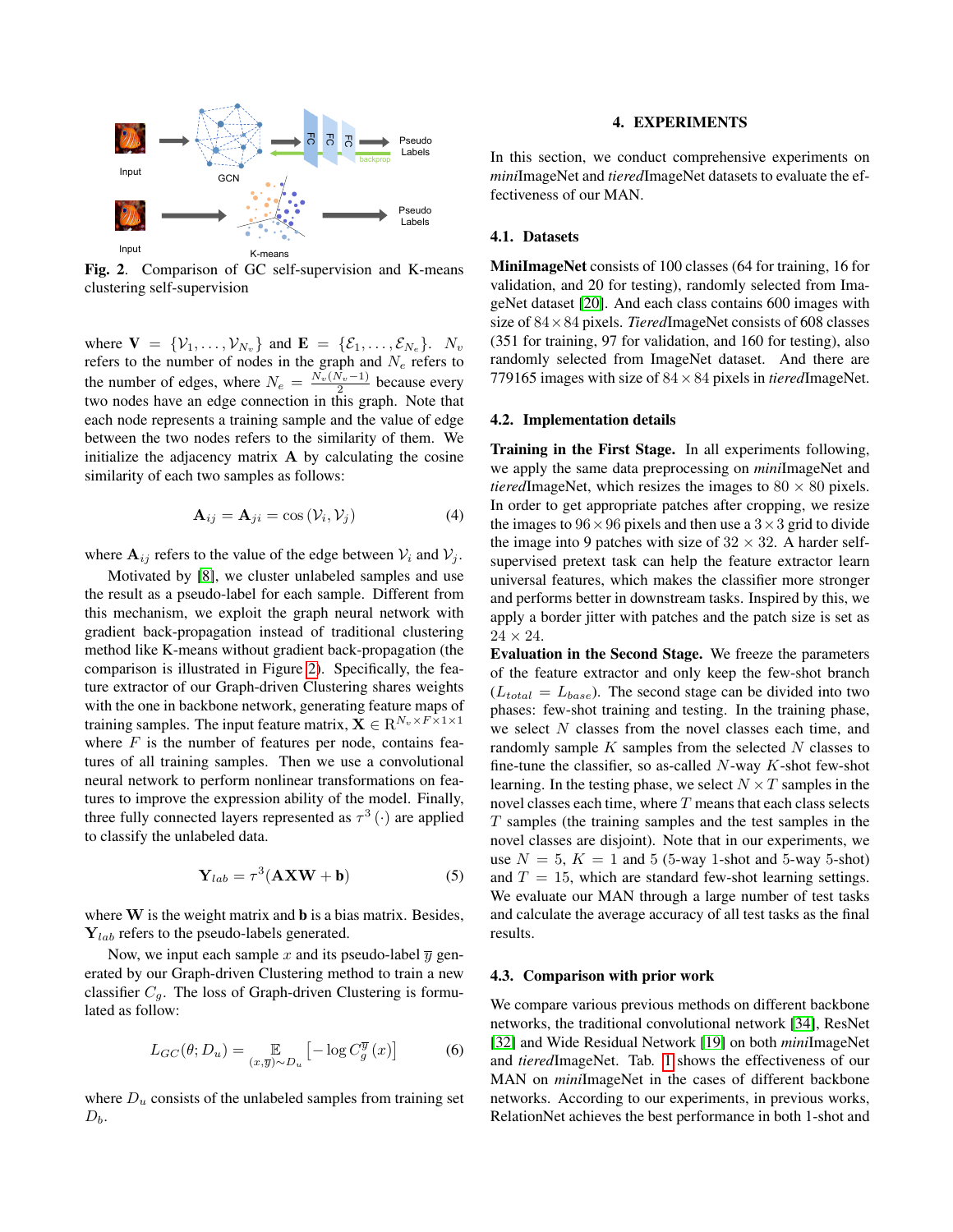| Models                                                                 | <b>Backbone</b> |                                             | $1\text{-shot}(\%)$ 5-shot(%)     |
|------------------------------------------------------------------------|-----------------|---------------------------------------------|-----------------------------------|
| <b>MAML</b> [10]                                                       | $Conv-4-64$     |                                             | $48.70 \pm 1.84$ 63.10 $\pm$ 0.92 |
| <b>PN</b> [9]                                                          | $Conv-4-64$     |                                             | $49.42 \pm 0.78$ 68.20 $\pm$ 0.66 |
| RelationNet [21]                                                       | $Conv-4-64$     |                                             | $50.40 \pm 0.80$ 65.30 $\pm$ 0.70 |
| MAN(Ours)                                                              | $Conv-4-64$     |                                             | $51.30 \pm 0.45$ 68.21 $\pm 0.37$ |
| <b>MN [22]</b>                                                         | ResNet-12       |                                             | $57.10 \pm 0.70$ $70.04 \pm 0.63$ |
| <b>SNAIL</b> [23]                                                      | ResNet-12       |                                             | $55.71 + 0.9968.88 + 0.92$        |
| <b>TADAM</b> [24]                                                      | ResNet-12       | $58.50 \pm 0.30$ 76.70 $\pm$ 0.30           |                                   |
| <b>BF3S</b> [6]                                                        | ResNet-12       | $60.76 \pm 0.45$ 78.02 $\pm$ 0.34           |                                   |
| <b>MTL</b> [25]                                                        | ResNet-12       | $61.20 \pm 1.80$ 75.50 $\pm$ 0.80           |                                   |
| MAN(Ours)                                                              | ResNet-12       | 61.70 $\pm$ 0.47 78.42 $\pm$ 0.34           |                                   |
| CC [26, 27]                                                            |                 | WRN-28-10 58.19 $\pm$ 0.45 76.42 $\pm$ 0.34 |                                   |
| Qiao et al. [28]                                                       |                 | WRN-28-10 59.60 $\pm$ 0.41 73.74 $\pm$ 0.19 |                                   |
| <b>LEO</b> [29]                                                        |                 | WRN-28-10 61.76 $\pm$ 0.08 77.59 $\pm$ 0.12 |                                   |
| <b>BF3S</b> [6]                                                        |                 | WRN-28-10 $62.93 \pm 0.45$ 79.87 $\pm 0.33$ |                                   |
| wDAE-GNN <sup>‡</sup> [30] WRN-28-10 62.96 $\pm$ 0.15 78.85 $\pm$ 0.10 |                 |                                             |                                   |
| MAN(Ours)                                                              |                 | WRN-28-10 64.51 $\pm$ 0.47 80.93 $\pm$ 0.33 |                                   |

<span id="page-4-0"></span>Table 1. Comparison with state-of-the-art results on miniImageNet.The average accuracies of our method are obtained by testing 2000 episodes with 95% confidence intervals.The results of methods with ‡ include training set and validation set for training models.

| Models                                     | Backbone $1\text{-shot}(\%)$ 5-shot(%)         |  |
|--------------------------------------------|------------------------------------------------|--|
| $PN^{\dagger}$ [9]                         | ResNet-12 $61.74 \pm 0.77$ 80.00 $\pm$ 0.55    |  |
| CTM <sup>†</sup> [31]                      | ResNet-12 $64.78 \pm 0.11$ $81.05 \pm 0.52$    |  |
| MetaOpt-SVM <sup><math>‡</math></sup> [32] | ResNet-12 $65.81 \pm 0.74$ $81.75 \pm 0.53$    |  |
| MAN(Ours)                                  | ResNet-12 $65.99 \pm 0.51$ 81.97 $\pm 0.37$    |  |
| $LEO†$ [29]                                | WRN-28-10 66.33 $\pm$ 0.05 81.44 $\pm$ 0.09    |  |
| $wDAE-GNN^{\ddagger}$ [30]                 | WRN-28-10 $68.18 \pm 0.16$<br>$83.10 \pm 0.12$ |  |
| MAN(Ours)                                  | WRN-28-10 70.35 $\pm$ 0.51 84.90 $\pm$ 0.36    |  |

<span id="page-4-1"></span>Table 2. Comparison with state-of-the-art 5-way results on tieredImageNet.The average accuracies of our method are obtained by testing 2000 episodes with 95% confidence intervals. The results of methods with  $\dagger$  are from [\[33\]](#page-6-10). The results of methods with ‡ are from [\[33\]](#page-6-10) and include training set and validation set for training models.

5-shot settings in the case of traditional convolutional backbone network, MTL and wDAE-GNN achieving the best performance in 1-shot setting in other two backbone networks, BF3S achieving the best performance in 5-shot setting in other two backbone networks. As Tab. [1](#page-4-0) illustrates, the performance of our MAN is much better than traditional few-shot methods in all of three backbone network. Our method outperforms RelationNet by 0.90% in 1-shot setting and 2.99% in 5-shot setting. Besides, our method outperforms MTL and BF3S by 0.50% and 2.92% in 1-shot setting and 5-shot setting, respectively, in the case of ResNet backbone network. In the case of WRN backbone network, our method outperforms wDAE-GNN and BF3S by 1.55% and 1.08% in 1-shot setting and 5-shot setting, respectively.

Tab. [2](#page-4-1) reports the results on *tiered*ImageNet. As Tab. [2](#page-4-1) illustrates, compared with the most advanced few-shot learning wDAE-GNN method, we only use the training set to train the

| Methods       | $1-shot(%)$      | $5-shot(\%)$     |
|---------------|------------------|------------------|
| CC [26, 27]   | $58.19 \pm 0.45$ | $76.42 \pm 0.34$ |
| K-means       | $58.66 \pm 0.45$ | $76.62 \pm 0.35$ |
| GC.           | $60.41 \pm 0.46$ | $77.46 \pm 0.34$ |
| MAN (K-means) | $63.95 \pm 0.46$ | $80.10 \pm 0.34$ |
| MAN (GC)      | $64.51 + 0.47$   | $80.93 \pm 0.33$ |

<span id="page-4-2"></span>Table 3. The comparison results between our Graph-driven and K-means clustering methods with the WRN-28-10 backbone network on miniImageNet dataset.

model and freeze the backbone network during verification, which is more difficult. However, our method outperforms the most advanced wDAE-GNN method by 2.17% in 5-way 1-shot learning and 1.80% in 5-way 5-shot learning. The results of Tab. [2](#page-4-1) are obtained by testing 2000 episodes with 95% confidence intervals, which is a common setting in few-shot learning methods.

To verify the effectiveness of the proposed Graph-driven Clustering method, we replace it with the traditional K-means clustering method and carry out the same training and evaluation process. As Tab. [3](#page-4-2) shows, the Graph-driven Clustering method outperforms the K-means clustering method by 1.75% in the case of they are implemented into the baseline individually without other self-supervised methods. Besides, the Graph-driven Clustering method outperforms the K-means clustering method by 0.56% in the case of other supervised methods and the attention mechanism are implemented.

## 4.4. Ablation study

In this section, we study the effects of different parts in our MAN on *mini*ImageNet and the results are reported in Tab. [4.](#page-5-23)

Effect of Graph-driven Clustering Method. In order to explore the impact of our Graph-driven Clustering method, we implement the network without the Graph-driven Clustering module. We use the self-supervised branch to conduct all the comparative experiments. In the experiments of rotation prediction and patches location self-supervised methods, we simply use the models provided in [\[6\]](#page-5-5). These results demonstrate that (1) self-supervised methods can improve few-shot learning and a combination of multiple self-supervision can further promote the improvement, and (2) our Graph-driven Clustering method is effective, which improves the accuracy in both 1-shot and 5-shot settings by 0.52% and 0.99%.

Effect of Multi-pretext Attention Mechanism. To evaluate how multi-pretext attention mechanism affects the performance, we replace the attention mechanism by a simple summation of loss functions of the four self-supervised methods. As Tab. [4](#page-5-23) demonstrates, the multi-pretext attention mechanism further improves 0.66% and 0.71% in 1-shot and 5-shot settings, compared with direct summation.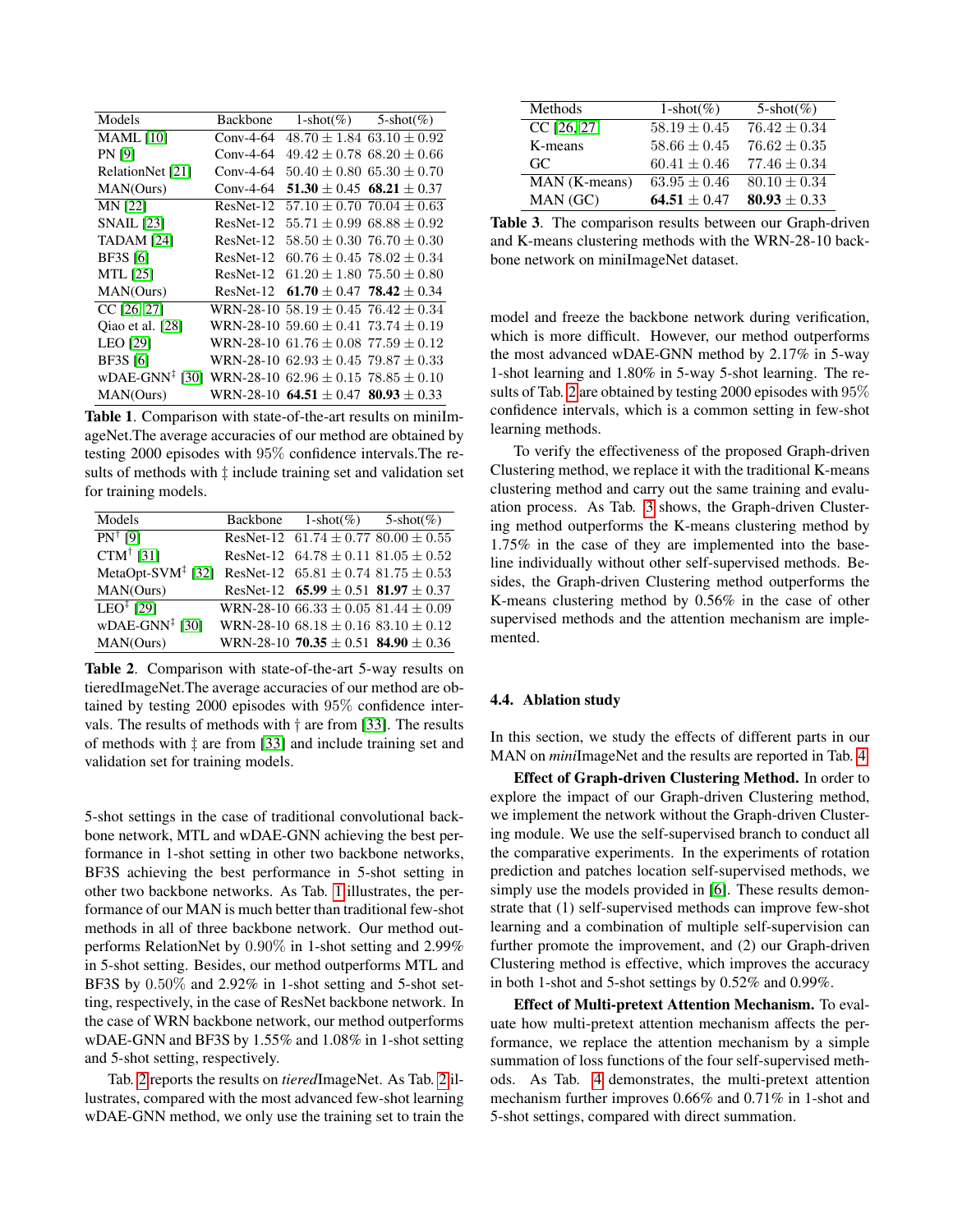| Methods              | $1-shot(%)$      | $5-shot(\%)$     |
|----------------------|------------------|------------------|
| CC [26, 27]          | $58.19 \pm 0.45$ | $76.42 \pm 0.34$ |
| Rot                  | $62.81 \pm 0.46$ | $80.01 \pm 0.34$ |
| Loc                  | $60.70 \pm 0.47$ | $77.61 \pm 0.33$ |
| Jig                  | $61.16 \pm 0.47$ | $77.86 \pm 0.35$ |
| GC                   | $60.41 \pm 0.46$ | $77.46 \pm 0.34$ |
| $MAN (Rot+Loc+Jig)$  | $63.99 \pm 0.47$ | $79.94 \pm 0.35$ |
| SUM (Rot+Loc+Jig+GC) | $63.85 \pm 0.46$ | $80.22 \pm 0.34$ |
| MAN (Ours)           | $64.51 + 0.47$   | 80.93 $\pm$ 0.33 |

<span id="page-5-23"></span>Table 4. The results of ablation study with the WRN-28-10 back-bone network on miniImageNet dataset.

#### 5. CONCLUSION

To exploit auxiliary information from large amount of unlabeled data for few-shot learning, in this work, we propose a Graph-driven Clustering (GC), a novel *augmentation-free* method for self-supervised learning, which does not rely on any auxiliary sample and utilizes the endogenous correlation information among input samples. Besides, we propose Multi-pretext Attention Network (MAN), which exploits a specific attention mechanism to combine the traditional *augmentation-relied* methods and our GC, adaptively learning their optimized weights to improve the performance and enabling the feature extractor to obtain more universal representations. We evaluate our MAN extensively on *mini*ImageNet and *tiered*ImageNet datasets and the results demonstrate that the proposed method outperforms the stateof-the-art (SOTA) relevant methods. We hope that our contributions can promote the rapid development of few-shot learning with self-supervision.

## 6. ACKNOWLEDGEMENT

This work was supported by The National Key Research and Development Plan of China (2020AAA0103502), National Natural Science Foundation of China (62022009, 61872021), Beijing Nova Program of Science and Technology (Z191100001119050), and State Key Lab of Software Development Environment (SKLSDE-2020ZX-06).

#### 7. REFERENCES

- <span id="page-5-0"></span>[1] Yanlu Wei, Renshuai Tao, Zhangjie Wu, Yuqing Ma, Libo Zhang, and Xianglong Liu, "Occluded prohibited items detection: An x-ray security inspection benchmark and de-occlusion attention module," in *Proceedings of the 28th ACM International Conference on Multimedia*, 2020, p. 138–146.
- <span id="page-5-1"></span>[2] Haotong Qin, Ruihao Gong, Xianglong Liu, Xiao Bai, Jingkuan Song, and Nicu Sebe, "Binary neural networks: A survey," *Pattern Recognition*, 2020.
- <span id="page-5-2"></span>[3] Haotong Qin, Ruihao Gong, Xianglong Liu, Mingzhu Shen, Ziran Wei, Fengwei Yu, and Jingkuan Song, "Forward and backward information retention for accurate binary neural networks," 2019.
- <span id="page-5-3"></span>[4] Haotong Qin, Zhongang Cai, Mingyuan Zhang, Yifu Ding, Haiyu Zhao, Shuai Yi, Xianglong Liu, and Hao Su, "Bipointnet: Binary neural network for point clouds," 2020.
- <span id="page-5-4"></span>[5] Xiangguo Zhang, Haotong Qin, Yifu Ding, Ruihao Gong, Qinghua Yan, Renshuai Tao, Yuhang Li, Fengwei Yu, and Xianglong Liu, "Diversifying sample generation for data-free quantization," in *IEEE CVPR*, 2021.
- <span id="page-5-5"></span>[6] Spyros Gidaris, Andrei Bursuc, and Nikos Komodakis et al., "Boosting few-shot visual learning with self-supervision," in *ICCV*, 2019.
- <span id="page-5-6"></span>[7] Jong-Chyi Su, Subhransu Maji, and Bharath Hariharan, "When does self-supervision improve few-shot learning?," *arXiv preprint arXiv:1910.03560*, 2019.
- <span id="page-5-7"></span>[8] Mathilde Caron, Piotr Bojanowski, and Armand Joulin et al., "Deep clustering for unsupervised learning of visual features," in *ECCV*, 2018.
- <span id="page-5-8"></span>[9] Jake Snell, Kevin Swersky, and Richard S. Zemel, "Prototypical networks for few-shot learning," in *NIPS*, 2017.
- <span id="page-5-9"></span>[10] Chelsea Finn, Pieter Abbeel, and Sergey Levine, "Modelagnostic meta-learning for fast adaptation of deep networks," in *ICML*, 2017.
- <span id="page-5-10"></span>[11] Yoonho Lee and Seungjin Choi, "Gradient-based metalearning with learned layerwise metric and subspace," in *ICML*, 2018.
- <span id="page-5-11"></span>[12] Liang-Yan Gui, Yu-Xiong Wang, and Deva Ramanan et al., "Few-shot human motion prediction via meta-learning," in *ECCV*, 2018.
- <span id="page-5-12"></span>[13] Spyros Gidaris, Praveer Singh, and Nikos Komodakis, "Unsupervised representation learning by predicting image rotations," in *ICLR*, 2018.
- <span id="page-5-13"></span>[14] Carl Doersch, Abhinav Gupta, and Alexei A. Efros, "Unsupervised visual representation learning by context prediction," in *ICCV*, 2015.
- <span id="page-5-14"></span>[15] Mehdi Noroozi and Paolo Favaro, "Unsupervised learning of visual representations by solving jigsaw puzzles," in *ECCV*, 2016.
- <span id="page-5-15"></span>[16] R. Devon Hjelm, Alex Fedorov, and Samuel Lavoie-Marchildon et al., "Learning deep representations by mutual information estimation and maximization," in *ICLR*, 2019.
- <span id="page-5-16"></span>[17] Zhirong Wu, Yuanjun Xiong, and Stella X. Yu et al., "Unsupervised feature learning via non-parametric instance discrimination," in *CVPR*, 2018.
- <span id="page-5-17"></span>[18] Kaiming He, Haoqi Fan, and Yuxin Wu et al., "Momentum contrast for unsupervised visual representation learning," *CoRR*, vol. abs/1911.05722, 2019.
- <span id="page-5-18"></span>[19] Sergey Zagoruyko and Nikos Komodakis, "Wide residual networks," *arXiv preprint arXiv:1605.07146*, 2016.
- <span id="page-5-19"></span>[20] Olga Russakovsky, Jia Deng, and Hao Su et al., "Imagenet large scale visual recognition challenge," *Int. J. Comput. Vis.*, vol. 115, no. 3, pp. 211–252, 2015.
- <span id="page-5-20"></span>[21] Flood Sung, Yongxin Yang, and Li Zhang et al., "Learning to compare: Relation network for few-shot learning," in *CVPR*, 2018.
- <span id="page-5-21"></span>[22] Tsendsuren Munkhdalai and Hong Yu, "Meta networks," in *ICML*, 2017.
- <span id="page-5-22"></span>[23] Adam Santoro, David Raposo, and David G. T. Barrett et al., "A simple neural network module for relational reasoning," in *NIPS*, 2017.